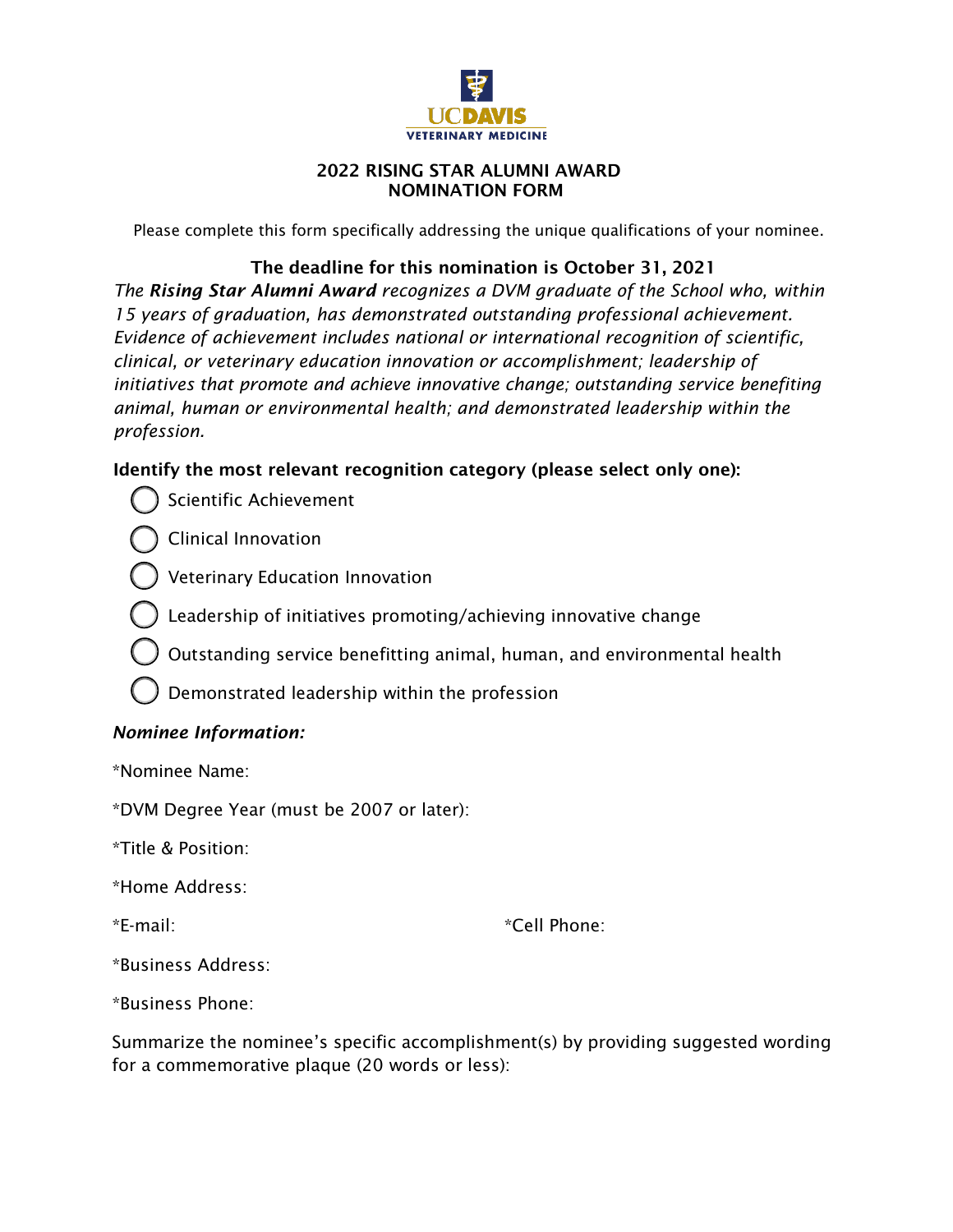Use the space below to summarize the specific achievement(s) that support this nomination. Send supporting information (CV; support letters [optional; maximum of 3]) as an attachment.

\*Nominator (1): \*Address: \*Daytime Telephone: \*E-mail: \*Nominator (2): \*Address: \*Daytime Telephone: \*E-mail: